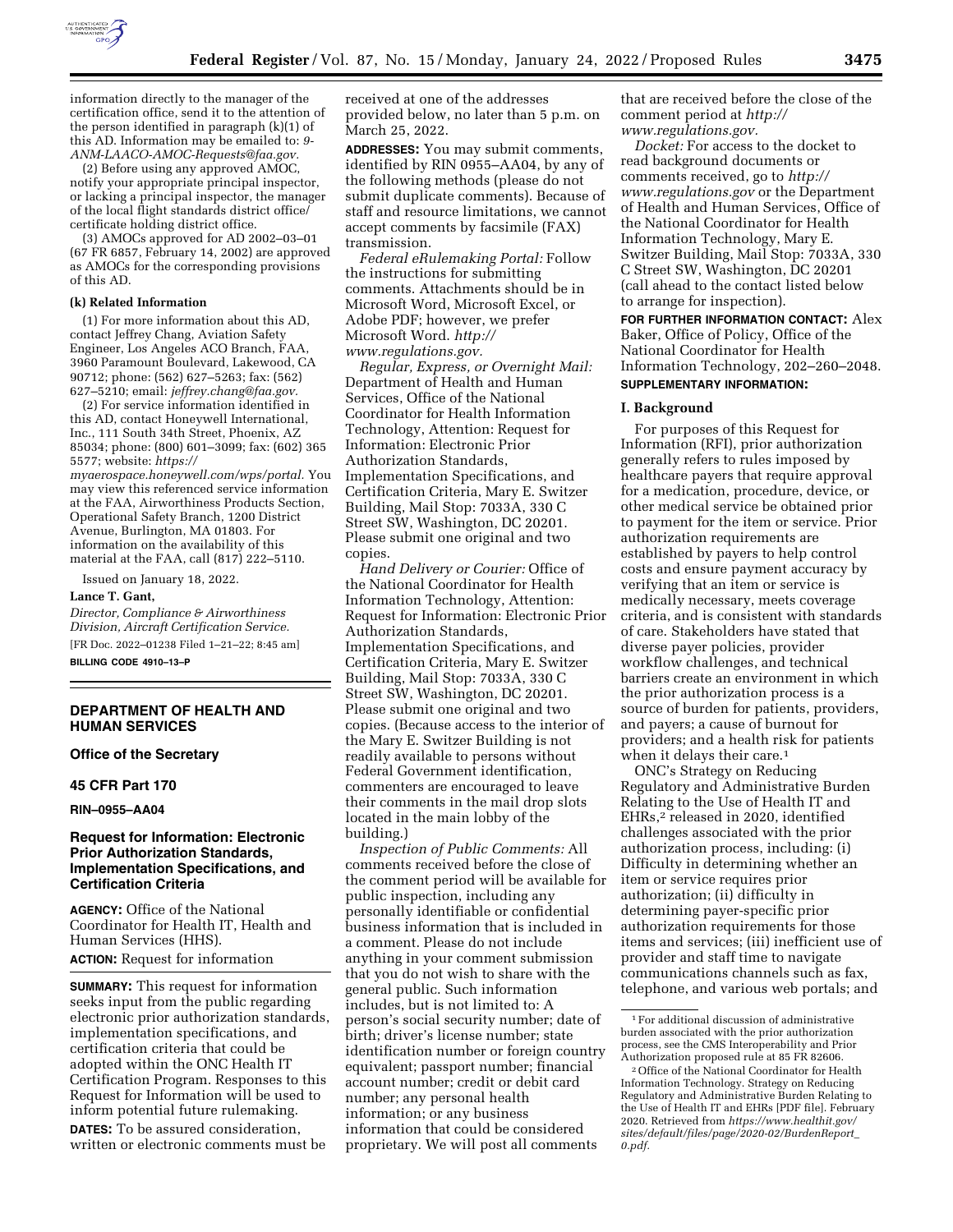(iv) unpredictable and lengthy amounts of time to receive payer decisions. The Strategy notes that payers and health IT developers have addressed prior authorization in an ad hoc manner with interfaces that reflect individual payer technology considerations, payer lines of business, and customer-specific constraints. In order to address these issues, the Strategy included a number of recommendations to strengthen electronic prior authorization processes, such as: Leveraging health IT to standardize data and processes around ordering services or equipment; coordinating efforts to advance new standards approaches; and incentivizing adoption and/or use of technology that can generate and exchange standardized data to support documentation needs.

In order to further explore these and other stakeholder recommendations, and to build on recent efforts related to electronic prior authorization, we seek public comments on how the ONC Health IT Certification Program (Certification Program) could incorporate standards, implementation specifications, and certification criteria to advance electronic prior authorization.

# *a. ONC Health IT Certification Program*

The Certification Program 3 is a voluntary program under which health IT developers can obtain ONC certification for their health IT products. Requirements for certification are established by standards, implementation specifications, and certification criteria adopted through rulemaking by the Secretary. The Certification Program does not set any requirements for healthcare providers but supports the availability of certified health IT for use by healthcare providers under other federal, state, and private programs.

The Certification Program currently addresses electronic prior authorization for medications as part of the ''electronic prescribing'' certification criterion at 45 CFR 170.315(b)(3). On May 1, 2020, ONC published in the **Federal Register** the ''21st Century Cures Act: Interoperability, Information Blocking, and the ONC Health IT Certification Program'' final rule (21st Century Cures Act final rule). In this rule, ONC adopted the National Council for Prescription Drug Programs (NCPDP) SCRIPT Standard, Version 2017071, for electronic prescribing and specified electronic prior authorization transactions supported by the standard

as optional transactions which health IT developers may support in their products (85 FR 25678). However, the Certification Program does not yet address electronic prior authorization for other items and services that healthcare consumers may seek to obtain. Accordingly, for the purposes of this RFI, we are interested in certified health IT functions not yet included under the Certification Program that can support electronic prior authorization processes for items and services other than medications.

In the 21st Century Cures Act final rule, ONC also finalized a new certification criterion at § 170.315(g)(10), ''standardized API for patient and population services,'' to support the availability of secure, standards-based application programming interfaces (APIs) in certified health IT products. This criterion requires the use of FHIR Release 4.0.1 and several implementation specifications (85 FR 25742). Under the API Maintenance of Certification Requirement for the ONC Health IT Certification Program at § 170.404(b)(3), Certified API Developers (as defined in § 170.404(c)) with API technology previously certified to the criterion in § 170.315(g)(8) must provide API technology certified to § 170.315(g)(10) to all API Information Sources (as defined in § 170.404(c)) deployed with certified API technology no later than December 31, 2022 (85 FR 70072). As discussed in the 21st Century Cures Act final rule, we believe the availability of standards-based API functionality in provider EHR systems is an important step towards increased interoperability across the healthcare system (85 FR 25740). While the initial use case for this criterion has focused on patients' access to their health information, we believe this functionality can support a wide range of use cases including research, public health, quality measurement, and healthcare operations, including prior authorization processes.

### *b. Requirements Under HIPAA for Electronic Prior Authorization Transaction Standards*

Pursuant to the Health Insurance Portability and Accountability Act of 1996 (HIPAA), the Secretary must adopt electronic standards for use by ''covered entities,'' which is defined as including health plans, healthcare clearinghouses, and certain healthcare providers. The two standards adopted for referral certification and authorization transactions under HIPAA (§ 162.1302) include: NCPDP Version D.0 for retail

pharmacy drugs; and X12 Version 5010x217 278 (X12 278) for dental, professional, and institutional request for review and response for items and services. The X12 275 standard, which is used to transmit additional documentation to health plans, is not currently mandated under HIPAA, but it may be used to support the exchange of the additional information that is required for prior authorization. Though payers are required to accept the X12 278 standard for electronic prior authorization transactions when transmitted by a provider, and providers have been encouraged to conduct the transaction electronically, an annual survey conducted by the Council for Affordable Quality Healthcare has found that the prior authorization transaction standard, and electronic prior authorizations in general, have not been widely used.4

HIPAA also requires that HHS adopt operating rules for the HIPAA standard transactions. Operating rules are defined at § 162.103 as the ''necessary business rules and guidelines for the electronic exchange of information that are not defined by a standard or its implementation specifications as adopted for purposes of HIPAA Administrative Simplification.'' The National Committee on Vital and Health Statistics (NCVHS) reviews the operating rules developed by certain entities and advises the Secretary as to whether HHS should adopt them (section 1173(g)(3) of the Social Security Act). The Secretary adopts operating rules by expedited rulemaking in accordance with section 1173(g)(4) of the Social Security Act. To date, HHS has adopted operating rules for three HIPAA transactions: Eligibility for a health plan, healthcare claim status (76 FR 40458), and healthcare electronic funds transfers (EFT) and remittance advice (77 FR 48008).5

### *c. Recent Efforts To Advance Electronic Prior Authorization Processes*

Several recent HHS efforts have focused on concerns about prior authorization, core technical and policy barriers, and approaches to improve prior authorization processes and reduce burden.

The Health Information Technology Advisory Committee (HITAC), established under section 3002 of the Public Health Service Act, has addressed prior authorization on several occasions. In October 2019, the HITAC

<sup>3</sup>For more information, see *[https://](https://www.healthit.gov/topic/certification-ehrs/about-onc-health-it-certification-program) [www.healthit.gov/topic/certification-ehrs/about](https://www.healthit.gov/topic/certification-ehrs/about-onc-health-it-certification-program)[onc-health-it-certification-program.](https://www.healthit.gov/topic/certification-ehrs/about-onc-health-it-certification-program)* 

<sup>4</sup>See *[https://www.caqh.org/sites/default/files/](https://www.caqh.org/sites/default/files/explorations/index/2020-caqh-index.pdf)  [explorations/index/2020-caqh-index.pdf.](https://www.caqh.org/sites/default/files/explorations/index/2020-caqh-index.pdf)* 

<sup>5</sup>For more information on operating rules, see *[https://www.caqh.org/core/operating-rules.](https://www.caqh.org/core/operating-rules)*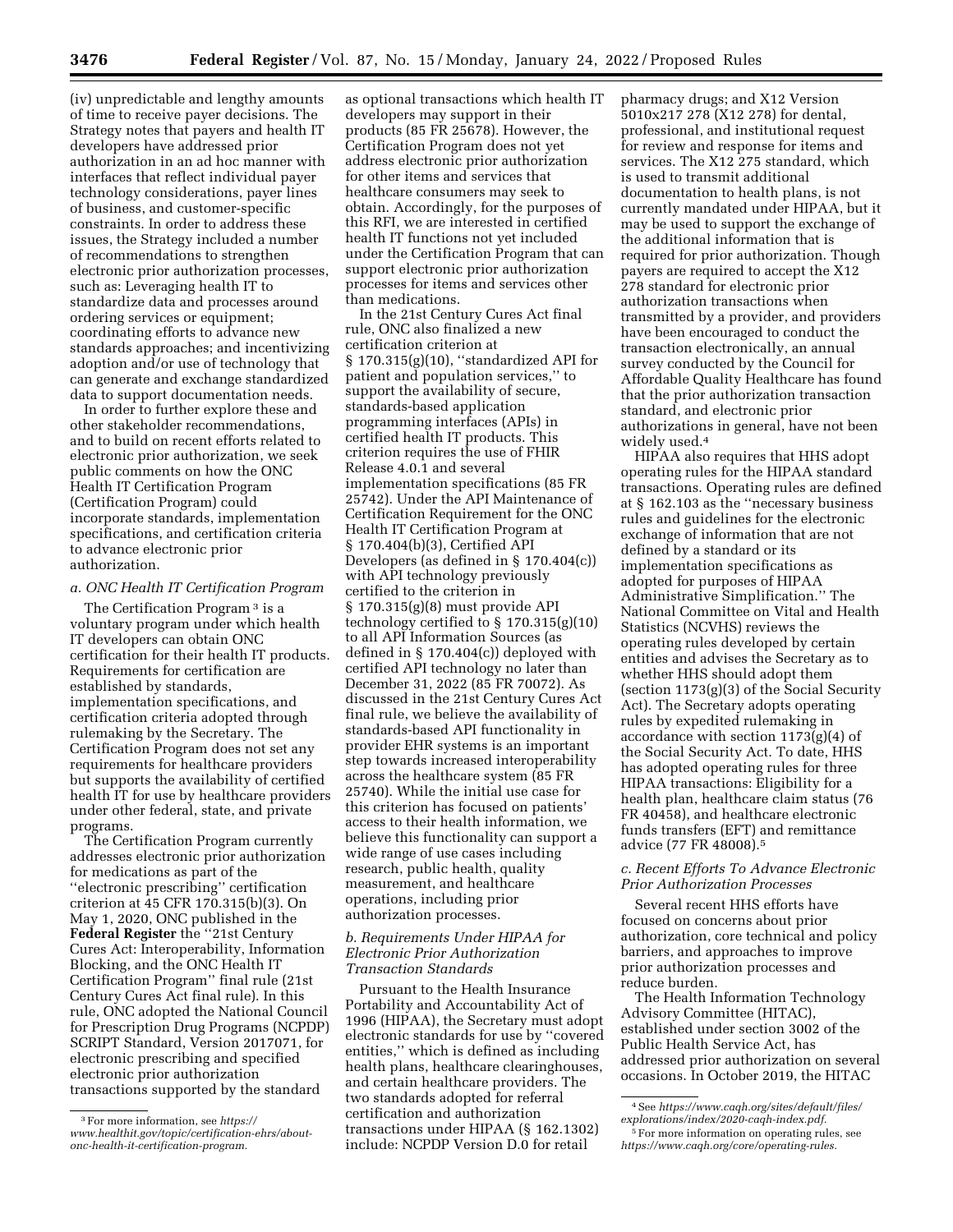put forth recommendations establishing Interoperability Standards Priority Target Areas and identified a ''need for standards to support the integration of prior authorization into all applicable EHR-based ordering workflows.'' 6 In 2020, ONC charged the HITAC with establishing the Intersection of Clinical and Administrative Data (ICAD) Task Force in order to produce information and recommendations on the merging of clinical and administrative data. The ICAD Task Force, which included members of the HITAC and NCVHS, industry stakeholders, and the public, explored a wide range of topics, including transport and exchange structures; areas for clinical and operations data alignment; and privacy and security rules and protections.

The ICAD Task Force's final recommendations 7 to the HITAC included a recommendation to ''Establish Standards for Prior Authorization Workflows.'' Specifically, the final report recommended that ONC work with CMS, other federal actors, and standards development organizations to ''develop programmatic . . . specifications to create an authorization . . . such that the authorization and related documentation can be triggered in the relevant workflow system where the triggering event for the authorization is created.'' The Task Force emphasized that a future standards ecosystem for prior authorization should ''allow for standards development and evolution, so as to not preclude innovation, while including a 'floor' of standards to promote rapid adoption through common implementation.'' This approach can enable broad participation among stakeholders while avoiding unnecessary barriers for those who wish to innovate. It can also provide for rapid innovation and piloting, testing, and validation of new tools and standards to meet evolving needs. The final report also provided an overview of existing and emerging standards available to support prior authorization workflows. This included discussion of several HL7® FHIR® Implementation Guides (IGs) for exchange of prior authorization information, including the HL7® FHIR® Da Vinci Coverage Requirements Discovery (CRD), Documentation Templates and Coverage Rules (DTR), and Prior Authorization Support (PAS)

IGs, which are discussed in more detail below.

In December 2020, the Centers for Medicare & Medicaid Services (CMS) released a notice of proposed rulemaking titled ''Reducing Provider and Patient Burden by Improving Prior Authorization Processes, and Promoting Patients' Electronic Access to Health Information for Medicaid Managed Care Plans, State Medicaid Agencies, CHIP Agencies and CHIP Managed Care Entities, and Issuers of Qualified Health Plans on the Federally Facilitated Exchanges'' (85 FR 82586, hereafter the Interoperability and Prior Authorization proposed rule). In that proposed rule, CMS proposed to require Medicaid Managed Care Plans, State Medicaid Agencies, Children's Health Insurance Program (CHIP) Agencies and CHIP Managed Care Entities, and Issuers of Qualified Health Plans on the Federally-Facilitated Exchanges (impacted payers), to establish standards-based APIs to streamline the process of submitting prior authorization requests and reduce burden on both providers and payers. Specifically, CMS proposed to require impacted payers to implement and maintain: (i) A Documentation Requirement Lookup Service API to enable providers to determine which items and services need a prior authorization and what documentation is needed to submit the prior authorization request (85 FR 82608); and (ii) a Prior Authorization Support API to facilitate transmission of prior authorization requests and decisions while maintaining alignment with, and facilitating the use of, HIPAA transaction standards (85 FR 82609).

In the same notice of proposed rulemaking, ONC issued the ''Health Information Technology Standards and Implementation Specifications'' proposed rulemaking (85 FR 82632; hereafter the ONC Healthcare Operations Standards proposed rule), in which ONC proposed to adopt the implementation specifications referenced in CMS' proposals (85 FR 82632–33), including the HL7® FHIR® CRD, DTR, and PAS IGs supporting the two API proposals related to prior authorization. ONC proposed these specifications for adoption by HHS as part of a nationwide health IT infrastructure supporting burden reduction, healthcare cost reduction, and improved care quality.

As part of the Interoperability and Prior Authorization proposed rule, CMS did not propose to require providers to interact with the proposed payer APIs to conduct prior authorization activities. Instead, CMS stated its belief that providers would adopt the technology

and workflows needed to take advantage of these APIs on a voluntary basis over time, following updates by health IT developers to electronic health record systems and related tools. CMS requested comment on additional ways to encourage implementation of these functions in EHRs, including the adoption of certification criteria in the ONC Health IT Certification Program (85 FR 82610). In response to this request for comment, many stakeholders expressed support for HHS advancing EHR functionality to enable seamless exchange of information facilitating prior authorization.

While CMS continues to consider the proposals put forth in the Interoperability and Prior Authorization proposed rule and public comments received thereon, we believe there are additional steps which HHS could explore to improve electronic prior authorization capabilities within health IT systems. Based on stakeholder input, including the recommendations of the ICAD Task Force, we also believe there is strong support across healthcare industry stakeholders for additional action.

# *d. Functional Capabilities for Electronic Prior Authorization in Certified Health IT*

We are seeking comment on functional capabilities for electronic prior authorization that should be considered for inclusion in certified health IT. Specifically we are seeking comment on a core set of capabilities that would enable a certified Health IT Module or Modules to:

• Identify when prior authorization is applicable for an item or service, using clinical decision support and/or user input, and for receiving notifications of changes in such applicability;

• Query a payer API for prior authorization requirements for each item and service and identify in real time specific rules and documentation requirements;

• Collect clinical and administrative documentation needed to complete prior authorization documentation (electronic forms or templates) from a health IT system;

• Electronically submit completed documentation for prior authorization to a payer's API, along with supporting information;

• Receive a response from a payer regarding approval, denial (including a reason for denial), or need for additional information;

• Query a payer's system for updates on a pending prior authorization request and have a reason returned as to why a request is still pending; and

<sup>6</sup>HITAC recommendations on priority target areas, October 16, 2019: *[https://www.healthit.gov/](https://www.healthit.gov/sites/default/files/page/2019-12/2019-10-16_ISP_TF_Final_Report_signed_508.pdf)  [sites/default/files/page/2019-12/2019-10-16](https://www.healthit.gov/sites/default/files/page/2019-12/2019-10-16_ISP_TF_Final_Report_signed_508.pdf)*\_*ISP*\_ *TF*\_*Final*\_*Report*\_*signed*\_*[508.pdf.](https://www.healthit.gov/sites/default/files/page/2019-12/2019-10-16_ISP_TF_Final_Report_signed_508.pdf)* 

<sup>7</sup>Final Recommendations of the ICAD Task Force, November 2020: *[https://www.healthit.gov/sites/](https://www.healthit.gov/sites/default/files/facas/ICAD_TF_FINAL_Report_HITAC_2020-11-06_0.pdf)  [default/files/facas/ICAD](https://www.healthit.gov/sites/default/files/facas/ICAD_TF_FINAL_Report_HITAC_2020-11-06_0.pdf)*\_*TF*\_*FINAL*\_*Report*\_ *HITAC*\_*[2020-11-06](https://www.healthit.gov/sites/default/files/facas/ICAD_TF_FINAL_Report_HITAC_2020-11-06_0.pdf)*\_*0.pdf.*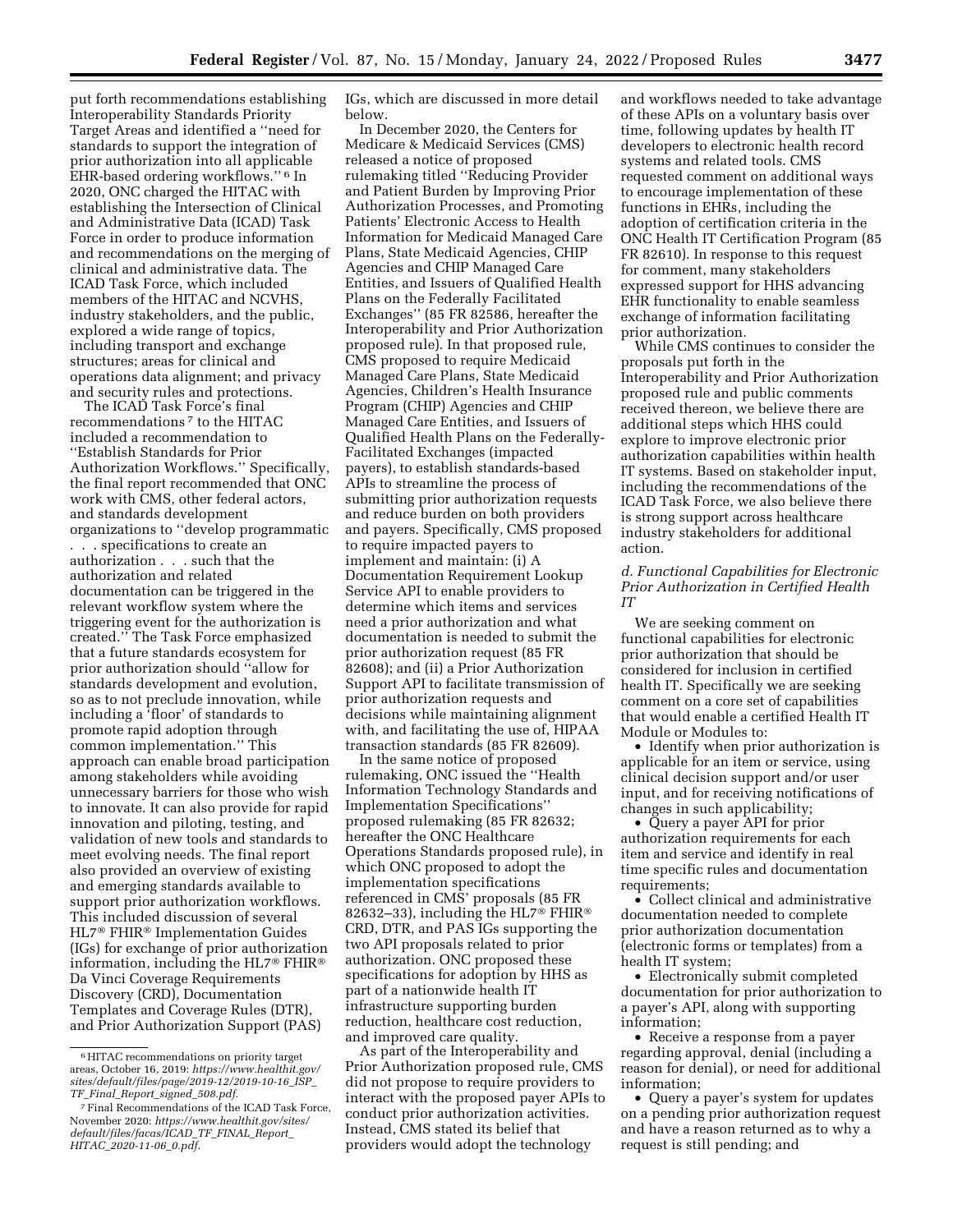• Effectively capture and persist digital signatures (or other indications of provider review and assent), enable data integrity of documentation over time, and support other features necessary to meet payer administrative requirements associated with prior authorization transactions.

We invite further comment on whether these are the appropriate minimum capabilities needed for certified health IT systems to successfully interact with payer systems to complete key electronic prior authorization activities.

# *e. Implementation Specifications To Support Electronic Prior Authorization Capabilities*

As noted above, in the ONC Healthcare Operations Standards proposed rule ONC proposed to adopt, on behalf of HHS, three implementation specifications relevant to electronic prior authorization (85 FR 82632):

• HL7® FHIR® Da Vinci Coverage Requirements Discovery (CRD) Implementation Guide.8

• HL7® FHIR® Da Vinci Documentation Templates and Coverage Rules (DTR) Implementation Guide.9

• HL7® FHIR® Da Vinci Prior Authorization Support (PAS) Implementation Guide.10

These IGs were developed by the Da Vinci project, an initiative established in 2018 to help payers and providers positively impact clinical, quality, cost, and care management outcomes.11 The Da Vinci project is part of the HL7® FHIR® Accelerator Program.12 Under the Da Vinci project, industry stakeholders have facilitated the definition, design, and creation of usecase-specific implementation documentation and supporting materials based upon the HL7® FHIR® standard in order to address value-based care initiatives. Because the Da Vinci project is aligned with HL7® and its consensus-based approach to standards development, new and revised standards are easily and freely available for public use. While ONC proposed to adopt these IGs in the ONC Healthcare Operations Standards proposed rule in tandem with the proposed requirements for payers in the CMS Interoperability

and Prior Authorization proposed rule (85 FR 82632), we are now seeking to understand the appropriateness of using these IGs to support functionality within certified health IT systems used by healthcare providers and other stakeholders.

Below we offer a description of each IG and a discussion of key issues to help the public provide input.

Da Vinci Coverage Requirements Discovery (CRD) Implementation Guide

The purpose of this IG is to define a workflow whereby clinical IT systems can query coverage requirements from payer IT systems at the time treatment decisions are made. This ensures that clinicians and administrative staff can make informed decisions and meet the requirements of the patient's insurance coverage. Different insurance products may have varying requirements for prior authorization documentation. Providers who fail to adhere to payer requirements may not receive payer coverage for care provided or may cause a delay in needed care, which may result in increased out of pocket costs for patients, potential additional visits and changes in the preferred care plan, health risks for the patient, and increased burden for all parties involved.

This IG utilizes the Clinical Decision Support (CDS) Hooks specification 13 in order to: Establish triggers for querying payers for coverage requirements; define how payers publish services describing coverage requirements; define how clinical systems query payers for coverage requirements; and define how clinical systems present coverage requirements to users for clinical decision support. The CRD IG allows provider IT systems to query payer IT systems via CDS Hooks to determine if there are documentation requirements for a proposed medication, procedure, or other service. When a provider triggers a prior authorization-related CDS Hook within their IT system indicating that payer documentation requirements exist for a product or service, a CDS Hooks Card(s) is returned with information about the documentation requirements and options to read, accept a suggestion, or interact with an app to address those requirements.

The CRD IG extends the CDS Hooks specification to define additional hook resources, a hook configuration mechanism, additional prefetch capabilities, and additional response capabilities. In addition to the reliance

of this IG on the nascent CDS Hooks specification, these extensions may change in the future, depending on how they are incorporated into the CDS Hooks specification, which may cause compatibility issues with future versions of the CRD IG.

The information that may be shared using this IG includes:

• Updated coverage information.

• Alternative preferred/first-line/ lower-cost services/products.

• Documents, rules, forms, templates, and links to resources related to coverage.

• Updated clinical information for decision support.

• Indications of whether prior authorization is required.

Documentation Templates and Coverage Rules (DTR) Implementation Guide

The purpose of the DTR IG is to ensure the completion of documentation needed to demonstrate medical necessity for a proposed medication, procedure, or other service. This IG specifies how payer coverage rules can be executed in a provider context to ensure that documentation requirements are met. A companion to the CRD IG, the DTR IG leverages the ability of CDS Hooks Cards to link to Substitutable Medical Applications, Reusable Technologies (SMART) on FHIR<sup>14</sup> apps to launch and execute payer rules. The DTR IG describes the interactions between a SMART on FHIR app and the payer's IT system to retrieve the payer's documentation requirements, in the form of Clinical Quality Language (CQL) 15 and a FHIR Questionnaire resource, for use by the provider and the provider's IT system. The provider's IT system communicates with the payer's IT system, which informs the provider's system of the documentation that needs to be completed using the CQL logic and the FHIR Questionnaire resource. To populate the FHIR

QuestionnaireResponse, which are the results of the FHIR Questionnaire resource, the IG describes a process where the provider's IT system autopopulates as many fields as possible, then alerts the provider to any information gaps, which the provider can complete manually. The IG describes that all relevant information from these transactions is stored in the provider's IT system for future use, including to support subsequently providing the FHIR

QuestionnaireResponse to the payer as

15For more information, see *<https://cql.hl7.org/>*

<sup>8</sup>For more information, see *[http://www.hl7.org/](http://www.hl7.org/fhir/us/davinci-crd/)  [fhir/us/davinci-crd/.](http://www.hl7.org/fhir/us/davinci-crd/)* 

<sup>9</sup>For more information, see *[http://hl7.org/fhir/us/](http://hl7.org/fhir/us/davinci-dtr/) [davinci-dtr/.](http://hl7.org/fhir/us/davinci-dtr/)* 

<sup>10</sup>For more information, see *[http://hl7.org/fhir/](http://hl7.org/fhir/us/davinci-pas/) [us/davinci-pas/.](http://hl7.org/fhir/us/davinci-pas/)* 

<sup>11</sup>For more information, see *[https://www.hl7.org/](https://www.hl7.org/about/davinci/) [about/davinci/.](https://www.hl7.org/about/davinci/)* 

<sup>12</sup>For more information, see *[http://www.hl7.org/](http://www.hl7.org/documentcenter/public/pressreleases/HL7_PRESS_20190211.pdf)  [documentcenter/public/pressreleases/HL7](http://www.hl7.org/documentcenter/public/pressreleases/HL7_PRESS_20190211.pdf)*\_*PRESS*\_ *[20190211.pdf.](http://www.hl7.org/documentcenter/public/pressreleases/HL7_PRESS_20190211.pdf)* 

<sup>13</sup>For more information, see *[https://cds](https://cds-hooks.hl7.org/)[hooks.hl7.org/.](https://cds-hooks.hl7.org/)* 

<sup>14</sup>For more information, see *[https://](https://docs.smarthealthit.org/)*

*[docs.smarthealthit.org/](https://docs.smarthealthit.org/)*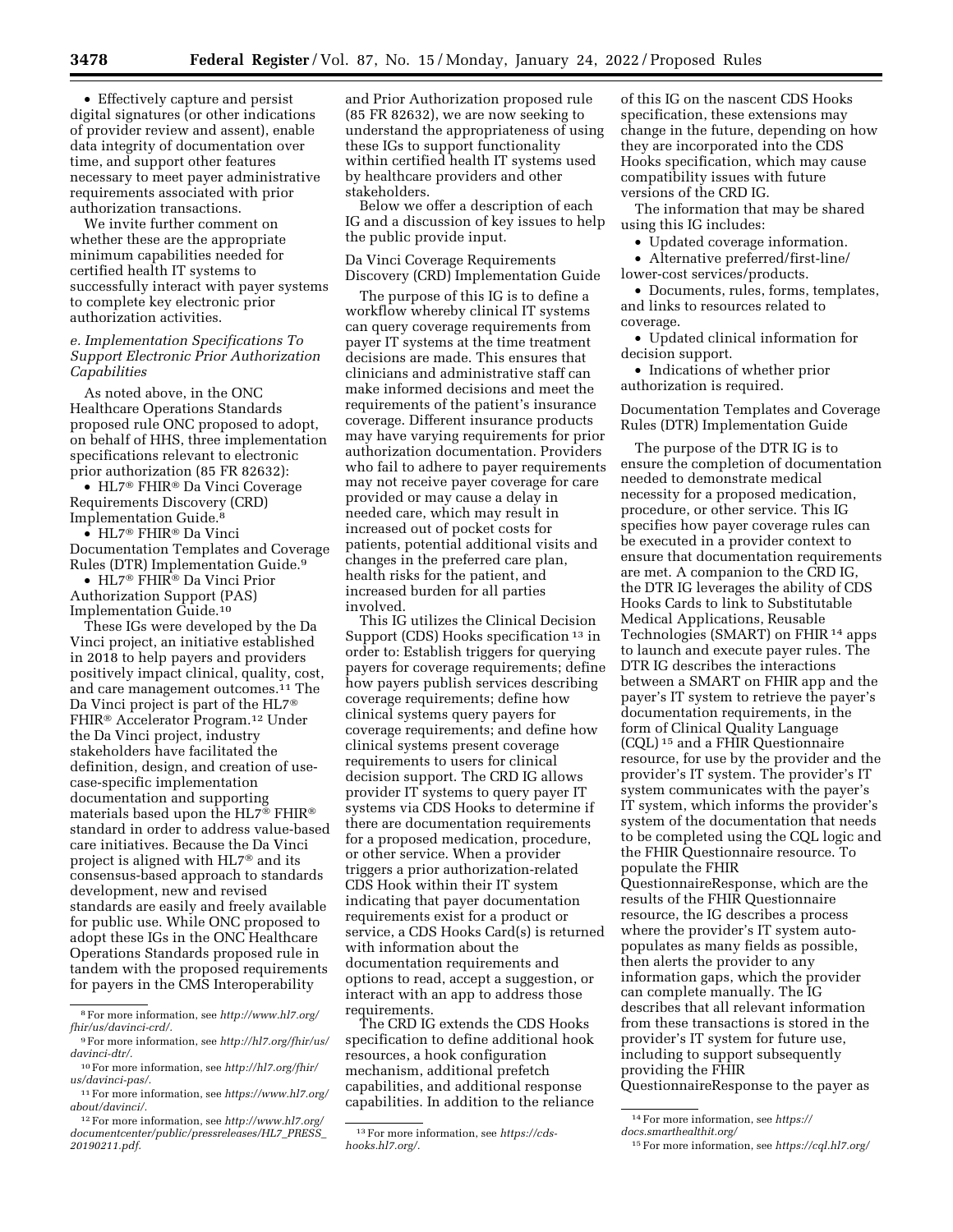part of documentation for prior authorization.

Da Vinci Prior Authorization Support (PAS) Implementation Guide

The PAS IG uses the FHIR standard as the basis for (i) assembling the information necessary to substantiate clinical need for a particular treatment; and (ii) submitting the assembled information and prior authorization request to an intermediary before transmission to the intended recipient. Under the workflow specified in the PAS IG, to meet regulatory requirements for HIPAA standard transactions discussed above, the FHIR interface communicates with an intermediary functionality (such as a clearinghouse) that converts the FHIR requests to a HIPAA compliant X12 278 request transaction for submission to the payer. In some cases, the payer itself, if acting as the intermediary or clearinghouse, may convert the request to a HIPAA compliant X12 278 transaction. Under the workflow specified in the PAS IG, the response from the payer would then flow back through the intermediary functionality using X12 and would be made available to the provider's health IT system using the FHIR standard. The response would indicate whether the payer approves (and for how long), denies (with a reason for denial), or requests more information about the prior authorization request. This IG also defines capabilities around the management of prior authorization requests, including checking on the status of a previously submitted request, revising a previously submitted request, and cancelling a request.

### Discussion

Based on public input to date, including comments received on the CMS Interoperability and Prior Authorization and ONC Healthcare Operations Standards proposed rules in December 2020, and our own review, we have identified a number of issues that may be relevant to the use of these IGs in certified health IT. These include concerns that the IGs lack maturity and have not yet undergone extensive testing in production and rely on other IGs and features in FHIR that are immature. In some cases, the available versions of the IGs propose changes and pre-adopt changes to dependent IGs, or request feedback on design considerations within the IGs that may impact compatibility between these versions and future versions. Additional issues regarding the PAS IG include concerns around the translation from FHIR to X12 included as part of the specification. While enabling

compliance with existing regulatory requirements, the translation approach may increase the number of transactions necessary for exchange as well as dependency on intermediaries. Issues regarding the DTR and CRD IGs include concerns that the detailed workflow described in the specification leverages CDS Hooks functionality, which has not yet been adopted in any certification criterion under the Certification Program. We welcome additional information about these IGs, especially given that a year has passed since we last heard from the public on this topic as part of the ONC Healthcare Operations Standards proposed rule.

# *f. Additional Approaches To Support Electronic Prior Authorization: Healthcare Attachments*

The implementation specifications described above represent important standards development collaborations between industry stakeholders. We believe these activities may present an important pathway to streamlining electronic prior authorization processes, as reflected in our proposal in the ONC Healthcare Operations Standards proposed rule. However, we understand that there are capabilities and standards currently supported by certified health IT products that may facilitate certain elements of prior authorization workflows. For instance, electronic exchange of healthcare attachments can be used to transmit clinical information in conjunction with an electronic administrative transaction to meet health plan requirements. ONC is aware of several standards initiatives within the last five years focused on advancing standards and functionality supporting clinical documents for a broad range of use cases, including for attachments within prior authorization and other administrative workflows.

These initiatives include the HL7 implementation guide based on the Consolidated Clinical Document Architecture (C–CDA) Release, and HL7 FHIR Documents:

• HL7 C–CDA R2 Attachment Implementation Guide: Exchange of C– CDA Based Documents, Release 1.16

• HL7 FHIR Release 4, Section 3.3: FHIR Documents.17

The HL7 C–CDA R2 Attachment Implementation Guide (CDA Attachments IG) defines the requirements for sending and receiving standards-based electronic attachments and incorporates certain administrative

information into the document header. The C–CDA document templates are designed to be electronic versions of the most common types of paper document attachment information. ONC has adopted the C–CDA standard for use in the Certification Program in § 170.205.

An HL7 FHIR Release 4 FHIR Document (FHIR Documents) is a set of healthcare-related information that is assembled into a single package that provides a coherent statement, establishes its own context, and includes attribution with regard to who is making the statement. The FHIR Documents section of the base FHIR Release 4 standard (adopted by ONC in § 170.215) specifies how FHIR resources can be used to build documents that represent a statement of healthcare information, including representing clinical observations and services as a cohesive composition. The resulting document is an immutable set of resources with a fixed presentation that can be used for a wide range of use cases, including administrative transactions.

### Discussion

Healthcare and health IT stakeholders have called for a standardized approach to electronic healthcare attachments, while emphasizing that solutions should align with advances in interoperability and that HHS policy should allow for innovation (for example, see public comments received by the HITAC in 2019,18 the NCVHS in 2018,19 2020,20 and 2021,21 and the joint ICAD taskforce in 2020). Because of the ongoing advancement of health IT standards and functionality supporting clinical and care coordination workflows, there are several options available for interoperable exchange today, including both document-based exchange using the C–CDA base standard and exchange using standardized APIs using the FHIR base standard. This increase in interoperable options can support the combination of clinical and administrative data and allow for more timely and effective

<sup>16</sup>For more information, see *[https://www.hl7.org/](https://www.hl7.org/documentcenter/public/standards/dstu/CDAR2_AIG_CCDA_EXCHANGE_R1_STU_2017AUG.pdf) [documentcenter/public/standards/dstu/CDAR2](https://www.hl7.org/documentcenter/public/standards/dstu/CDAR2_AIG_CCDA_EXCHANGE_R1_STU_2017AUG.pdf)*\_ *AIG*\_*CCDA*\_*EXCHANGE*\_*R1*\_*STU*\_*[2017AUG.pdf.](https://www.hl7.org/documentcenter/public/standards/dstu/CDAR2_AIG_CCDA_EXCHANGE_R1_STU_2017AUG.pdf)* 

<sup>17</sup>For more information, see *[http://www.hl7.org/](http://www.hl7.org/fhir/documents.html)  [fhir/documents.html.](http://www.hl7.org/fhir/documents.html)* 

<sup>18</sup>See *[https://www.healthit.gov/sites/default/](https://www.healthit.gov/sites/default/files/facas/2019-03-20_HITAC_Meeting_Notes.pdf) [files/facas/2019-03-20](https://www.healthit.gov/sites/default/files/facas/2019-03-20_HITAC_Meeting_Notes.pdf)*\_*HITAC*\_*Meeting*\_*Notes.pdf.* 

<sup>19</sup>See *[https://ncvhs.hhs.gov/transcripts-minutes/](https://ncvhs.hhs.gov/transcripts-minutes/transcript-standards-subcommittee-predictability-roadmap-hearing-day-one-december-12-2018/)  [transcript-standards-subcommittee-predictability](https://ncvhs.hhs.gov/transcripts-minutes/transcript-standards-subcommittee-predictability-roadmap-hearing-day-one-december-12-2018/)[roadmap-hearing-day-one-december-12-2018/](https://ncvhs.hhs.gov/transcripts-minutes/transcript-standards-subcommittee-predictability-roadmap-hearing-day-one-december-12-2018/)* and *[https://ncvhs.hhs.gov/transcripts-minutes/](https://ncvhs.hhs.gov/transcripts-minutes/transcript-standards-subcommittee-predictability-roadmap-hearing-day-two-december-13-2018/) [transcript-standards-subcommittee-predictability](https://ncvhs.hhs.gov/transcripts-minutes/transcript-standards-subcommittee-predictability-roadmap-hearing-day-two-december-13-2018/)[roadmap-hearing-day-two-december-13-2018/.](https://ncvhs.hhs.gov/transcripts-minutes/transcript-standards-subcommittee-predictability-roadmap-hearing-day-two-december-13-2018/)* 

<sup>20</sup>See *[https://ncvhs.hhs.gov/wp-content/uploads/](https://ncvhs.hhs.gov/wp-content/uploads/2020/10/Public-Comments-CAQH-CORE-Operating-Rules-for-Federal-Adoption-August-2020r.pdf)  [2020/10/Public-Comments-CAQH-CORE-Operating-](https://ncvhs.hhs.gov/wp-content/uploads/2020/10/Public-Comments-CAQH-CORE-Operating-Rules-for-Federal-Adoption-August-2020r.pdf)[Rules-for-Federal-Adoption-August-2020r.pdf.](https://ncvhs.hhs.gov/wp-content/uploads/2020/10/Public-Comments-CAQH-CORE-Operating-Rules-for-Federal-Adoption-August-2020r.pdf)* 

<sup>21</sup>See *[https://ncvhs.hhs.gov/wp-content/uploads/](https://ncvhs.hhs.gov/wp-content/uploads/2021/08/Public-Comments-Standards-Subcommittee-Listening-Session-August-25-2021.pdf)  [2021/08/Public-Comments-Standards-](https://ncvhs.hhs.gov/wp-content/uploads/2021/08/Public-Comments-Standards-Subcommittee-Listening-Session-August-25-2021.pdf)[Subcommittee-Listening-Session-August-25-](https://ncvhs.hhs.gov/wp-content/uploads/2021/08/Public-Comments-Standards-Subcommittee-Listening-Session-August-25-2021.pdf) [2021.pdf.](https://ncvhs.hhs.gov/wp-content/uploads/2021/08/Public-Comments-Standards-Subcommittee-Listening-Session-August-25-2021.pdf)*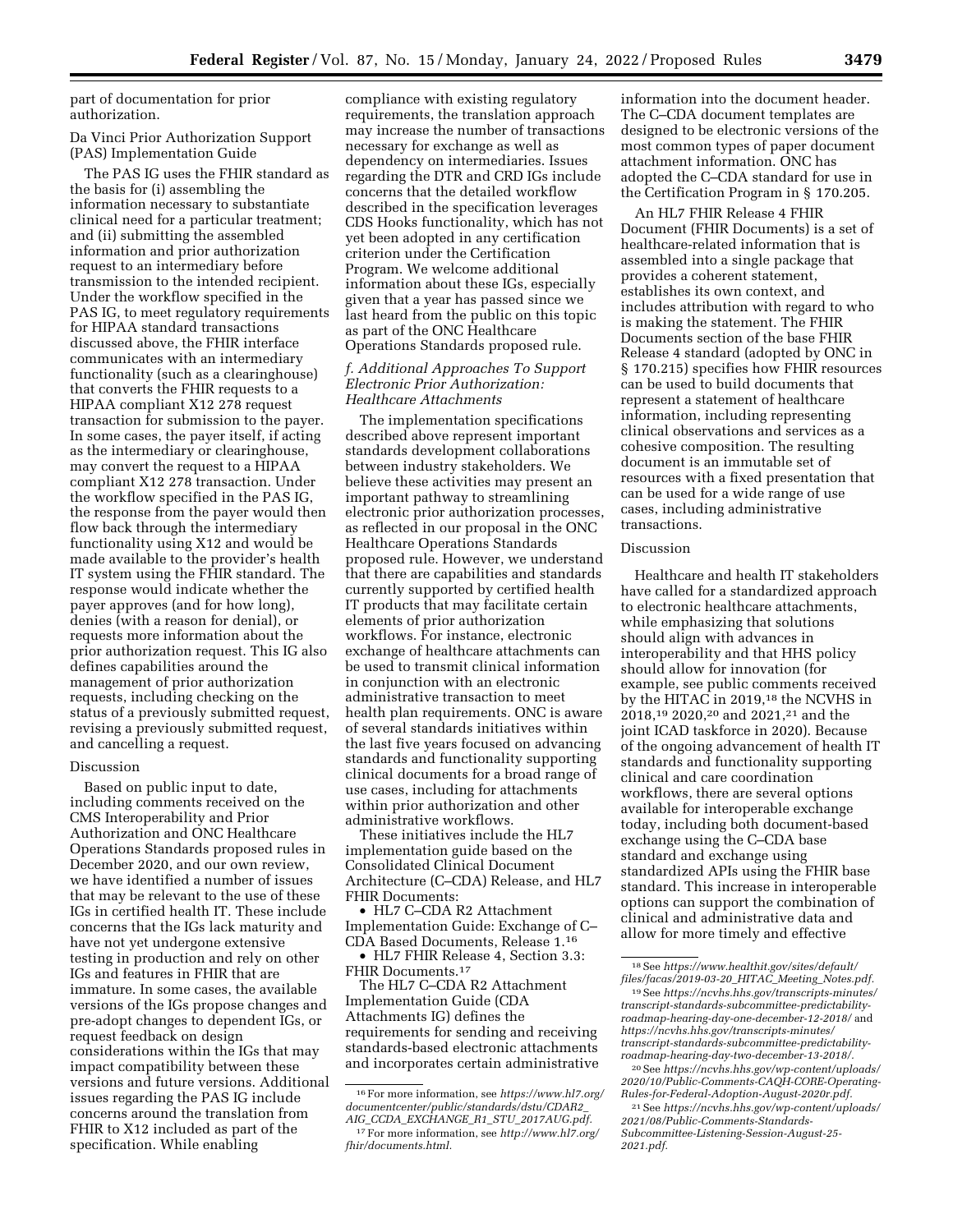approvals of prior authorization requests.

We understand that stakeholders may also have concerns with these potential approaches, for instance, concerns related to lack of testing and production implementation of these approaches that are specific to the prior authorization use case, despite widespread use of the underlying standards for other purposes. Regarding the underlying standards for each approach, we understand that while the C–CDA has the benefit of being in widespread use, the more inflexible nature of the standard may increase the ongoing burden of maintenance and updates to the standard over time. FHIR solutions offer a more flexible and agile option over time, but there may be additional development and specification needed for their effective implementation. We welcome additional information about these standards and implementation specifications for this part of the prior authorization workflow.

We also welcome further information on any other additional areas we should consider in supporting the exchange of healthcare attachments in prior authorization workflows. For example, we understand there is also ongoing work to create a FHIR-based IG for healthcare attachments.22 In addition, while the scope of this RFI is focused on prior authorization processes, we recognize that the systems used for this purpose may also support a wide range of administrative transactions and operations workflows and that healthcare attachments are used for other administrative and operations purposes such as claims processing. In the same way that aligned standards between administrative systems and clinical systems can optimize effectiveness, aligned standards across administrative use cases may also support efficiency. We therefore welcome public comment on the potential intersection with other administrative and operations processes that we should consider when exploring options for healthcare attachments, as well as comments on how to best harmonize these efforts. Finally, we welcome public comment on other standards initiatives, pilot projects, or health IT resources that we should explore to identify promising best practices, emerging standards, or innovative approaches to advance interoperable health IT for healthcare operations use cases.

## **II. Request for Comments**

ONC seeks public comments on whether to adopt additional standards, implementation specifications, and certification criteria as part of the Certification Program to ensure that technology is available to providers for the automated, electronic completion of prior authorization tasks. In addition to general comments on the issues presented above, we are seeking input on the following questions:

#### Certified Health IT Functionality

• Do the functional capabilities described above include all necessary functionality for certified Health IT Modules to successfully facilitate electronic prior authorization processes? Are there additional capabilities that should be included in certified Health IT Modules to address these needs? Should any of these functional capabilities not be included in certified Health IT Modules (please cite the reason they should be excluded) or should ONC focus on a more limited set of functional capabilities for certified Health IT Modules than those described above?

• Should ONC adopt a certification criterion for prior authorization that accounts for the full, HIPAA compliant workflow for prior authorization transactions including translation from FHIR to the X12 standard? Or should ONC adopt certification criteria that include only the workflows up to the point of translation? What ongoing challenges will stakeholders face if there is a need to translate between HIPAAadopted standards and other standards that have only been adopted under the Certification Program used to support prior authorization transactions? How should HHS address alignment between standards adopted for HIPAA transactions and standards adopted under the Certification Program?

• If ONC were to propose to include these functional capabilities as part of the Certification Program, how should a new certification criterion (or multiple certification criteria) be structured, including technical requirements, attributed standards, and implementation specifications? ONC's experience adopting certification criteria suggests that, at times, combining related functions into a single Health IT Module is most appropriate, while in other cases, health IT functionalities are best represented by separate certification criteria, despite being functionally related. For instance, under a single criterion, different products and services in the market may be ''tightly coupled'' for the purposes of

certification, even when they can be purchased and implemented separately. We seek the public's input on which functional capabilities for prior authorization should be tested and certified together as part of one certification criterion, and which capabilities should be separated into different certification criteria.

Implementation Specifications for Prior Authorization

• What is the current readiness of the three FHIR-based Da Vinci IGs described above for adoption as part of certification criteria for health IT? Given limited testing of these specifications to date, what would be a feasible timeline for use of these IGs in production for prior authorization transactions? What, if any, additional changes are needed for these IGs prior to adoption as part of certification criteria for health IT?

• If the existing IGs are not yet ready for adoption, should ONC still propose certification criteria? Should ONC consider proposing certification criteria incorporating the FHIR Release 4 base standard but delay adopting implementation specifications until a later date? What are the potential risks of this approach?

• If we were to adopt certification criteria referencing the base standard and then update those criteria to integrate implementation specifications in the future, how should these integrations be handled? When and how should the existing systems be replaced? All at once, or as a series of transitional steps?

• Do the Da Vinci IGs effectively support Federal and state legal requirements and/or health plan compliance requirements for clinical documentation, for example, signatures (or other indications of provider review and assent), record retention over long periods of time, and document security to ensure data integrity once stored?

• What alternative approaches to designing certification criteria should ONC explore that are not based on the three Da Vinci IGs described herein?

• Are there simplified approaches to the workflows described in the Da Vinci IGs that ONC should consider as alternative approaches to support electronic prior authorization?

• Are there new IGs which need to be developed in order to integrate with other workflows relevant to prior authorization? In particular, what IGs may still need to be developed in order to integrate with HIPAA administrative transaction standards?

<sup>22</sup>For more information, see *[http://build.fhir.org/](http://build.fhir.org/ig/HL7/davinci-ecdx/) [ig/HL7/davinci-ecdx/.](http://build.fhir.org/ig/HL7/davinci-ecdx/)*